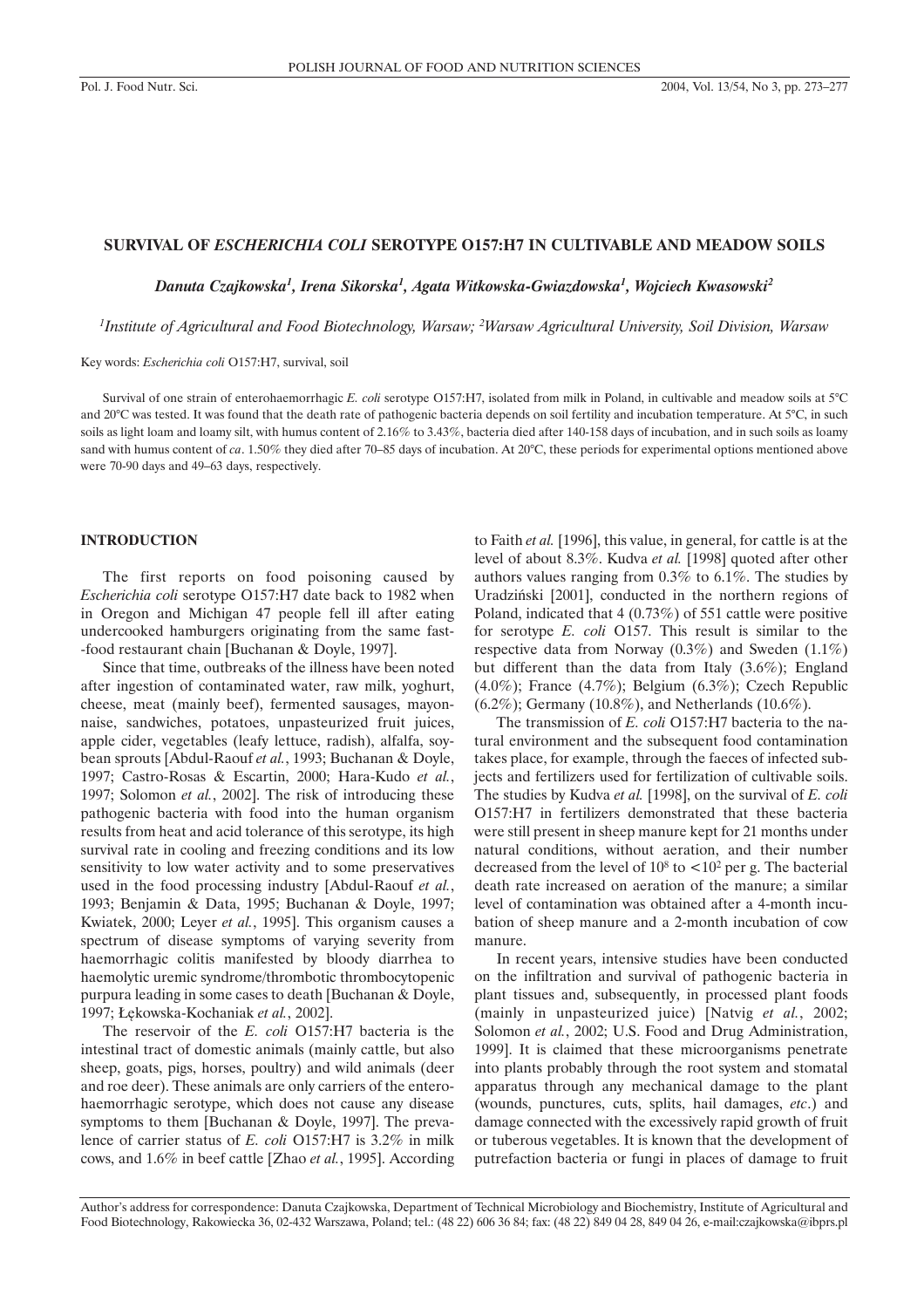and vegetables causes intensive proliferation of pathogenic bacteria. The danger of the presence of pathogenic bacteria in the plant material results from the fact that chemicals used in disinfection act effectively against bacteria found on the surface of fruit and vegetables, and their effectiveness against microorganisms present in the deeper plant layers is negligible [Solomon *et al.*, 2002].

Considering the fact that pathogenic bacteria living in soil might contaminate plant material, the objective of this work was to determine the survival of *E. coli* serotype O157:H7 in this environment under temperature conditions typical of autumn-winter and spring-summer seasons.

#### **MATERIAL AND METHODS**

**Target bacteria.** In model experiments on the survival of the enterohaemorrhagic serotype in soils, the *Escherichia coli* strain O157:H7 isolated from milk by the employees of the Veterinary Institute in Puławy was used. Its pathogenicity (the presence of the genes: *stx1*, *stx 2*, *eae* and *hly933*) was confirmed by the studies of £êkowska-Kochaniak *et al.* [2002].

**Inoculum preparation for model experiments.** Suspension of *E. coli* O157:H7 serotype necessary for soil inoculation was prepared after a two-stage culture process. In the first stage, 1 loop of the biological material was introduced into 10 mL of bioMerieux Trypcase Soy Broth and incubated for 6 h at 37°C. The entire content of the test tube was then transferred to 250 mL of the above-mentioned broth and incubated at the same temperature for 24 h. The prepared material contained about 108 –109 bacterial cells per 1 mL (the count of bacteria was estimated on Trypcase Soy Agar).

**Model experiments.** Soil samples were taken from various sites in the Province of Mazowieckie. Soils were characterised with respect to their physicochemical properties and to the level of natural bacterial microflora. Aliquots of 20 g samples of the specific soil were put into sterile closed plastic 125-mL vessels. Each sample was contaminated with 1.5 mL of bacterial suspension. The vessels were incubated at 5°C and 20°C. The whole single soil sample was analysed within the indicated time. The frequency of analyses of the enterohaemorrhagic serotype survival depended on the death rate of the strain in the specific soil at the specific temperature. Before microbiological analyses were performed, 80 mL of normal saline (0.85%) was introduced into the vessel with a 20 g soil sample and after thoroughly mixing the level of the enterohaemorrhagic serotype in

1 mL of soil suspension at "0" and subsequent hours of incubation was determined. When the absence of the pathogenic serotype in the soil sample in question was established, humidity, pH and the level of natural microflora were determined in the tested sample, similarly as at the "0" hour of culture.

**Microbiological analyses of soils**. The count of *E. coli* O157:H7 bacteria was determined on bioMerieux Coli O157:H7 ID Agar with additional selective substances (0.5 g of sodium tellurite and 0.01 g of cefixim/L of the medium). Petri dishes were maintained at 37°C for 24 h. The total count of bacteria was determined on Oxoid Plate Count Agar. Petri dishes were maintained at 20°C for 72–96 h. Coliforms count and the count of *Escherichia coli* were determined on Oxoid *E. coli* /Coliform Agar. Petri dishes were maintained at 37°C for 24 h.

**Confirmation procedure for determination of the presence of** *E. coli* **O157:H7 serotype in soils.** Long-term incubation of soils affected the morphology of *E. coli* O157:H7 colonies. In doubtful cases, material from suspected colonies was transferred to Petri dishes with bioMerieux Endo Agar. After 24-h incubation at 37°C, the presence of metallic colonies was checked. These colonies were subject to testing with the use of a Merck Singlepath *E. coli* O157 test.

#### **RESULTS AND DISCUSSION**

The survival of *E. coli* O157:H7 serotype was evaluated in seven soil samples: three of them were intended for the cultivation of vegetables, one for cultivation of rye, and three were meadow soils. Four soils were classified to the granulometric group – loamy sand; two – to the light loam group, and one – to the loamy silt group (Table 1). The soils differed in pH values, humidity, sorption capacity and humus content (Table 1). On the basis of microbiological analyses of the soil samples, it was found that the total count of bacteria changed from  $1.7 \times 10^6$  to  $2.0 \times 10^7$  CFU/g of soil and the coliform count changed from 1.8 x  $10^4$  to 3.6 x  $10^6$ CFU/g of soil (Table 2). There were no *E. coli* bacteria in 0.1 g samples of soil.

Survival of the enterohaemorrhagic serotype was better at 5°C than at 20°C and better in soils with high humus content (Figure 1, Table 1). For example, at low temperature, in soils No. 1 and 2 – horticultural, and in soil No. 5 – meadow, with humus content ranging from 2.16% to 3.43%, the absence of pathogenic bacteria was noted after 140- to

TABLE 1. Physicochemical characteristics of soils used in the experiments on the survival *E. coli* O157:H7 serotype in this environment.

| No. of soil    | pH  | Humidity $(\% )$ | Humus $(\% )$ | Sorption capacity $(T)$ | Silt $(\% )$ | Clay $(\% )$ | Granulometric group |
|----------------|-----|------------------|---------------|-------------------------|--------------|--------------|---------------------|
| 1 <sup>1</sup> | 7.1 | 15.93            | 2.16          | 12.77                   | 30           | 35           | Light loam          |
| $2^{/1}$       | 5.8 | 16.30            | 3.43          | 8.05                    | 19           | 26           | Light loam          |
| $3^{1}$        | 6.7 | 14.04            | 1.91          | 7.31                    | 25           | 20           | Loamy sand          |
| $4^{2}$        | 6.8 | 10.02            | 1.90          | 6.83                    | 22           | 14           | Loamy sand          |
| $5^{3}$        | 6.2 | 24.26            | 2.74          | 7.51                    | 67           | 23           | Loamy silt          |
| $6^{3}$        | 7.7 | 9.31             | 1.52          | 18.44                   | 19           | 14           | Loamy sand          |
| 7/3            | 6.3 | 7.23             | 1.57          | 6.61                    | 12           | 16           | Loamy sand          |

<sup>1/</sup> horticultural soils; <sup>2/</sup> rye soil; <sup>3/</sup> meadow soils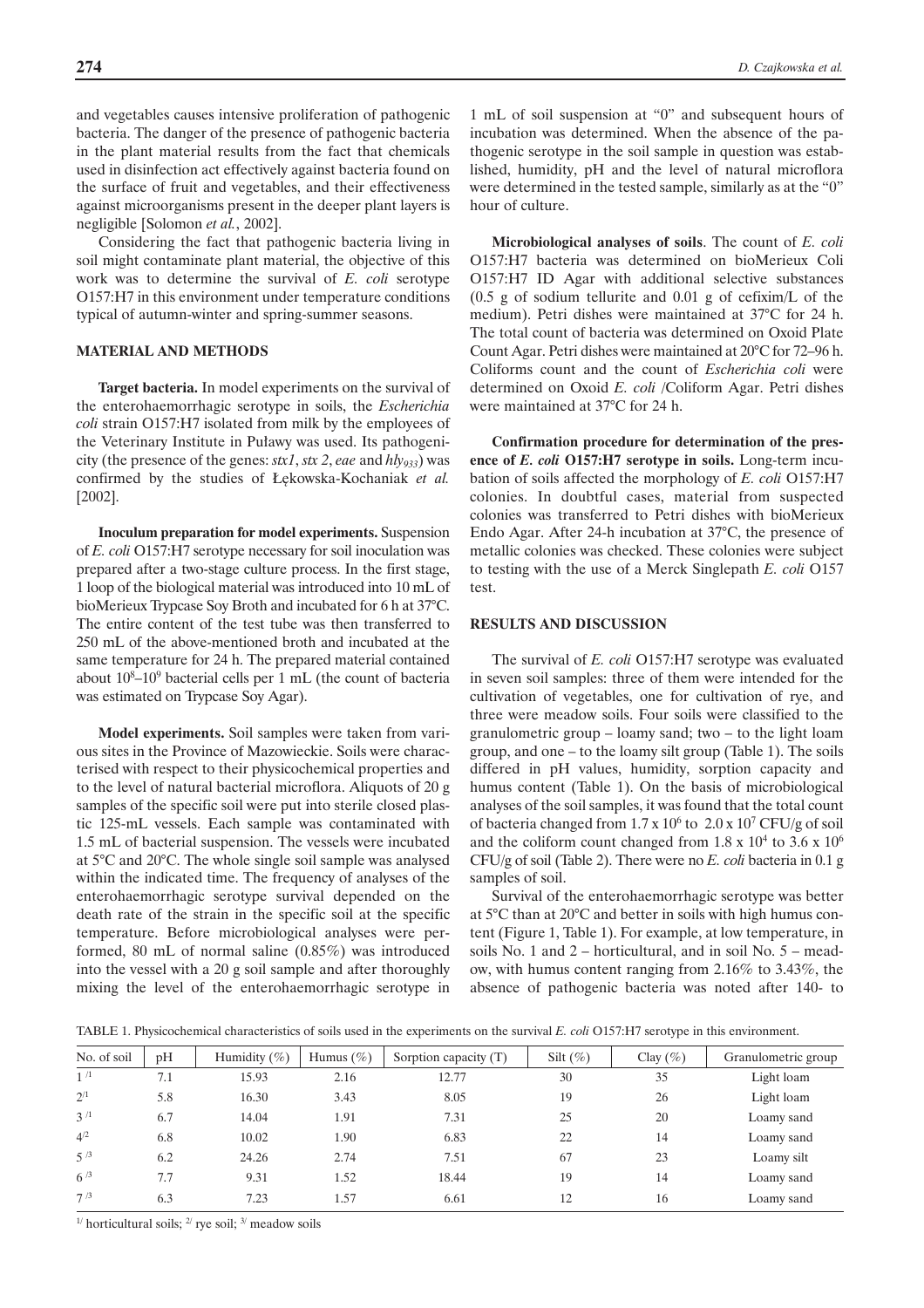TABLE 2. Microbiological characteristics of soils used in the experiments on the survival *E. coli* O157:H7 serotype in this environment.

| N <sub>0</sub>              | Type of soil   | Total               | Coliform                  | E. coli                   |
|-----------------------------|----------------|---------------------|---------------------------|---------------------------|
| of soil                     |                | count of            | count                     | count                     |
|                             |                | bacteria            | $(CFU/g \text{ of soil})$ | $(CFU/g \text{ of soil})$ |
| $\mathbf{1}$                | Horticultural, |                     |                           |                           |
|                             | light loam     | $1.5 \times 10^{7}$ | $2.4 \times 10^5$         | < 10                      |
| $\mathcal{D}_{\mathcal{L}}$ | Horticultural, |                     |                           |                           |
|                             | light loam     | $2.0 \times 10^7$   | $3.6 \times 10^6$         | $10^{-1}$                 |
| $\mathcal{F}$               | Horticultural, |                     |                           |                           |
|                             | loamy sand     | $1.7 \times 10^{7}$ | $2.6 \times 10^6$         | $10^{-1}$                 |
| 4                           | Rye,           |                     |                           |                           |
|                             | loamy sand     | $1.6 \times 10^{7}$ | $2.6 \times 10^5$         | $10^{-1}$                 |
| $\overline{5}$              | Meadow,        |                     |                           |                           |
|                             | loamy silt     | $1.9 \times 10^6$   | $6.5 \times 10^{4}$       | $10^{-1}$                 |
| 6                           | Meadow,        |                     |                           |                           |
|                             | loamy sand     | $1.7 \times 10^6$   | $1.8 \times 10^{4}$       | $10^{-1}$                 |
| 7                           | Meadow,        |                     |                           |                           |
|                             | loamy sand     | $3.2 \times 10^6$   | $2.6 \times 10^5$         | <10                       |

158-days of incubation. In poor meadow soils (No. 6 and 7) with humus content of *ca*. 1.5%, the death of bacteria occurred after 70-85 days. Similar regularities, although less clearly visible, were observed at 20°C, and the time of incubation during which total death of bacterial cells was observed ranged from 48 to 90 days. The tested serotype surviving in the soil at 5°C for about 5 months retained the virulence factors (data not presented).

It is difficult to compare the results of the present study with the results of other scientists, because the respective



FIGURE 1. Survival of *E. coli* O157:H7 serotype in various types of soil at the temperature of 5°C (top curves) and at 20°C (bottom curves). Each point is the mean of values from duplicate experiments.

studies are currently ongoing. In an article written by Xiuping Jiang *et al.* [2002], *E. coli* O157:H7 bacteria were reported to have survived in soil fertilized with natural manure from 65 to 240 days and, according to the authors, their survival was better at 21°C than at 5°C. Internet data mentioned below are incomplete; the conditions of experiments on the survival of *E. coli* O157 serotype are not given and the data are not sufficient. However, Gagliardi *et al.* [2000], reported that this period is 30 days for unplanted soil and 60 days for soils planted with rye, alfalfa, hairy vetch or crimson clover. In the Final Report [2002] the survival of the serotype in question was indicated as ranging from 70 to 100 days. According to ScienceNet [2001], these bacteria can survive in the soil even up to 6 months. According to literature data [Anonym., 2001], the survival time of intestinal bacteria in soil depends on the properties of the latter: its humidity, moisture absorption capacity, temperature, pH, content of organic substances, and antagonistic action of soil microflora. Bacteria survive much longer in soils with high humidity. The high moisture- -absorbing potential of the soil also contributes to this phenomenon (unfavourable conditions exist in sandy soils). The time of bacterial survival is prolonged at low temperatures (they survive better in winter than in summer) and at high content of organic substances in the soil. The bacteria die more rapidly in soils with pH 3–5 than in soils with alkaline pH. The presence of natural microflora accelerates the death rate of intestinal bacteria. The above data were confirmed to a large extent in the present studies.

The incubation of various soil samples at both temperatures caused an increase in their humidity and this could improve the survival of enterohaemorragic serotype (Figure 2). The pH values of soils at the end of the experiments did not significantly deviate from the initial values oscillating in most cases within the range of neutral or slightly acid pH (Figure 3), *i.e.* within the range optimal for survival of the majority of pathogenic bacteria. It seems that due to the low sensibility of the tested serotype to low environmental pH [Benjamin & Data, 1995; Leyer *et al.*, 1995], this parameter did not play a significant role in the survival of *E. coli*



FIGURE 2. Changes in humidity of soil after incubation of samples at 5°C (No. 1 – 158 days; 2 and 5 – 140 days; 3 – 125 days; 4 – 109 days; 6 – 85 days; 7 – 70 days) and at 20°C (No. 1 – 90 days; 5 – 84 days; 2 – 70 days; 3, 4 and  $6 - 63$  days;  $7 - 49$  days).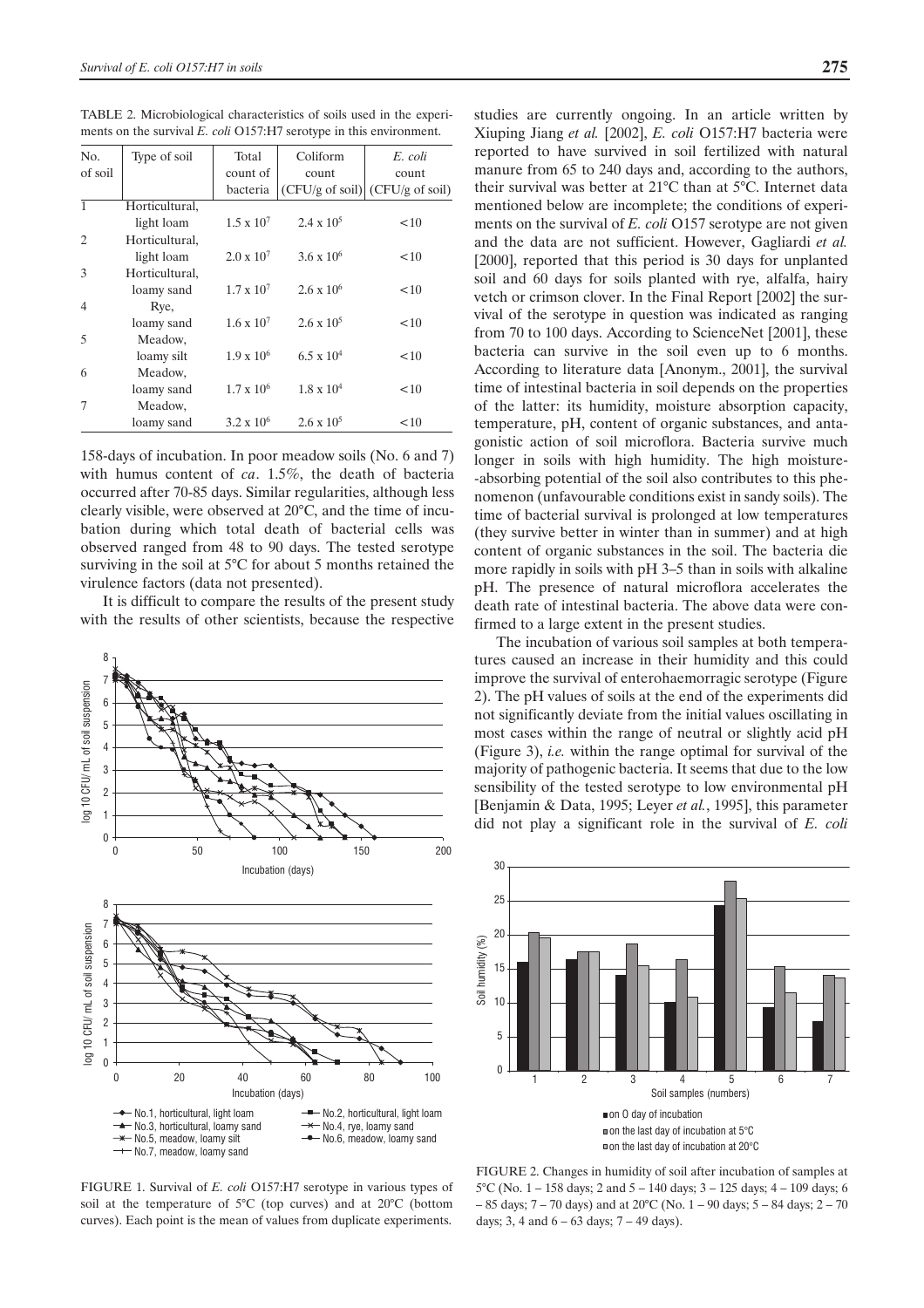

FIGURE 3. Changes in pH soil after incubation of samples at 5°C (No. 1 – 158 days; 2 and 5 – 140 days; 3 – 125 days; 4 – 109 days; 6 – 85 days;  $7 - 70$  days) and at  $20^{\circ}$ C (No.  $1 - 90$  days;  $5 - 84$  days;  $2 - 70$  days; 3, 4 and  $6 - 63$  days;  $7 - 49$  days).

O157:H7 in soil No. 2 with the initial pH of 5.8 which was further lowered during incubation.

No regularities were observed with respect to the changes in natural microflora count in the tested soil samples at the beginning and final periods of incubation (Figure 4). Changes towards an increase or a decrease in the specific bacterial population, irrespective of the incubation temperature used, rarely exceeded one logarithmic unit. These differences were greater in the test defined as "total count" than in the test of "Coliform count". It seems that the above may be explained by the cyclically repeated phenomena of decay and concurrent creation of new bacterial cells in the soil environment.



FIGURE 4. Changes in bacterial population soil after incubation of samples at 5°C (No. 1 – 158 days; 2 and 5 – 140 days; 3 – 125 days; 4 – 109 days; 6 – 85 days; 7 – 70 days) and at 20°C (No. 1 – 90 days; 5 – 84 days; 2 – 70 days; 3, 4 and 6 – 63 days; 7 – 49 days).

For food safety, it is important to keep track of all stages of food production chain "from farm to fork". Appraisal of survival of very pathogenic bacteria – *E. coli* O157:H7 – in soils is one of the elements of microbiological risk analysis. According to Natvig *et al.* [2002] as well as Xuiping Jiang *et al.* [2002], the period between the introduction of non-composted fertilizers into the soil and the harvesting of vegetables whose edible parts enter into contact with the fertilizer should not be shorter than 3–4 months. In our country, the period between introduction of fertilizers to the soil and the harvest of plants (*e.g.* early vegetables) is over 5–6 months. On the basis of the information mentioned above and the longest time of survival of the enterohaemorrhagic serotype in the examined soils (approximately 5 months), it can be concluded that the likelihood of the presence of pathogenic bacteria in plant material is very low. On the other hand, a very significant risk exists resulting from the relatively long survival of pathogenic bacteria in meadow soils.

### **CONCLUSIONS**

Studies on the survival of enterohaemorrhagic *E. coli* O157:H7 serotype in soils should be continued, because only one strain and a limited number of soil samples were used in experiments. With regard to the fact that the target serotype has also been detected in milk, dairy products, meat and meat products as well as in water, experiments on the survival of enterohaemorrhagic serotype in sewage from dairy and meat industry and in appropriate activated sludges as well as in waters and in water sediments should be also performed.

#### **ACKNOWLEDGEMENTS**

This work was financially supported by the Polish State Committee for Scientific Research (project No. 6 PO6 S 017 210).

### **REFERENCES**

- 1. Abdul-Raouf U.M., Beuchat L.R., Ammar M.S., Survival and growth of *Escherichia coli* O157:H7 on salad vegetables. Appl. Environ. Microbiol., 1993, 59, 1999–2006.
- 2. Anonym., Additional information on pathogen transport and survival, Appendix F, Draft OSRAS Rev A, April 2001, [htpp://www.dlg.nsw.gov.au/dlg/dlghome/ documents/septicsafe/OSRAS\_165-172.pdf].
- 3. Benjamin M.M., Data A.R., Acid tolerance of enterohemorrhagic *Escherichia coli*. Appl. Environ. Microbiol., 1995, 61, 1669–1672.
- 4. Buchanan R.L., Doyle M.P., Foodborne disease significance of *Escherichia coli* O157:H7 and other enterohemorrhagic *E. coli*. Food Tech., 1997, 51, 69–76.
- 5. Castro-Rosas J., Escartin E.F., Survival and growth of *Vibrio cholerae* O1, *Salmonella typhi* and *Escherichia coli* in alfalfa sprouts. J. Food Sci., 2000, 65, 162–165.
- 6. Faith N.G., Shere J.A., Brosch R., Arnold K.W., Ansay S.E., Lee M.S., Luchansky J.B., Kaspar C.W., Prevalence and clonal nature of *Escherichia coli* O157:H7 on dairy farms in Wisconsin. Appl. Environ. Microbiol., 1996, 62, 1519–1525.
- 7. Final Report, 2002, Task force on *E. coli* O157, 2002, [htpp://www.scotland.gov.uk/library3/health/ecoli-08.asp].
- 8. Gagliardi J.V., Karns J.S., Survival of *E. coli* O157:H7 from manure an irrigation water in soil and in the presence of cover crops. Agricultural Research Service, TEKRAN, 2000, [000011/12/0000111269html].